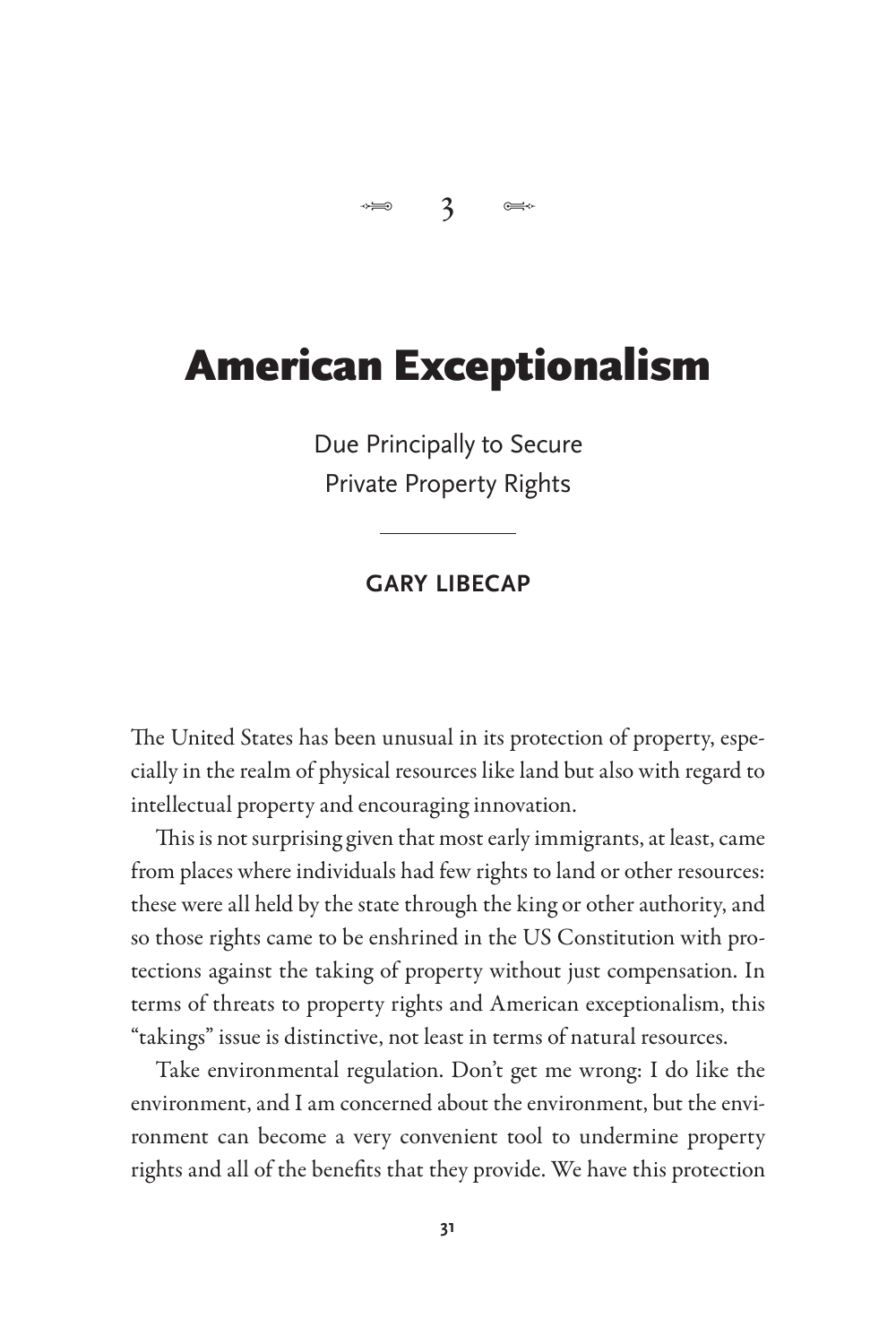## **Gary Libecap**

in the Bill of Rights and also in the delegation of powers clause. The idea is to restrict the power of the state vis-à-vis individual assent in a private society and a market economy.

Why are private property rights so critical? For one thing, they assign authority over resources to individuals, not the state. It is individuals who make decisions about production, investment, and reallocation. Markets and individuals become the primary drivers of economic activity, reallocation, and decisions about resource use. This is absolutely essential for a free society. If the state were the primary decision maker, or the property right were very subservient to the state, then we would live in a very different society and a very different kind of economy.

The longer the time period during which the property right naturally exists, the more durable the decision making can be. In the longer term, people can consider decisions about investment and other economic activities. The more secure the property right, the more risk people will be willing to take in their investment and economic activities. Uncertainty with regard to the property right regime only exacerbates the other natural uncertainties that may exist through market or other external conditions. The more secure and longer term the right is, the greater the ability to trade and the higher the expected returns from private economic activity are. This is what leads to a dynamic, growing economy and encourages long-term economic growth. This pattern is attributable to an American exceptionalism based on the historical security of property rights.

What are the threats to all of this good news? A primary one is environmental regulation—an expansive regulatory overreach, or broadening interpretation of important environmental laws, to restrict private decision making. The Clean Air Act; the Clean Water Act; the Endangered Species Act; NEPA (the National Environmental Policy Act)—these are the four pillars, and every state has its comparable environmental legislation. So long as these laws adhere to the original intent in drafting them—under which private property rights are protected—there is little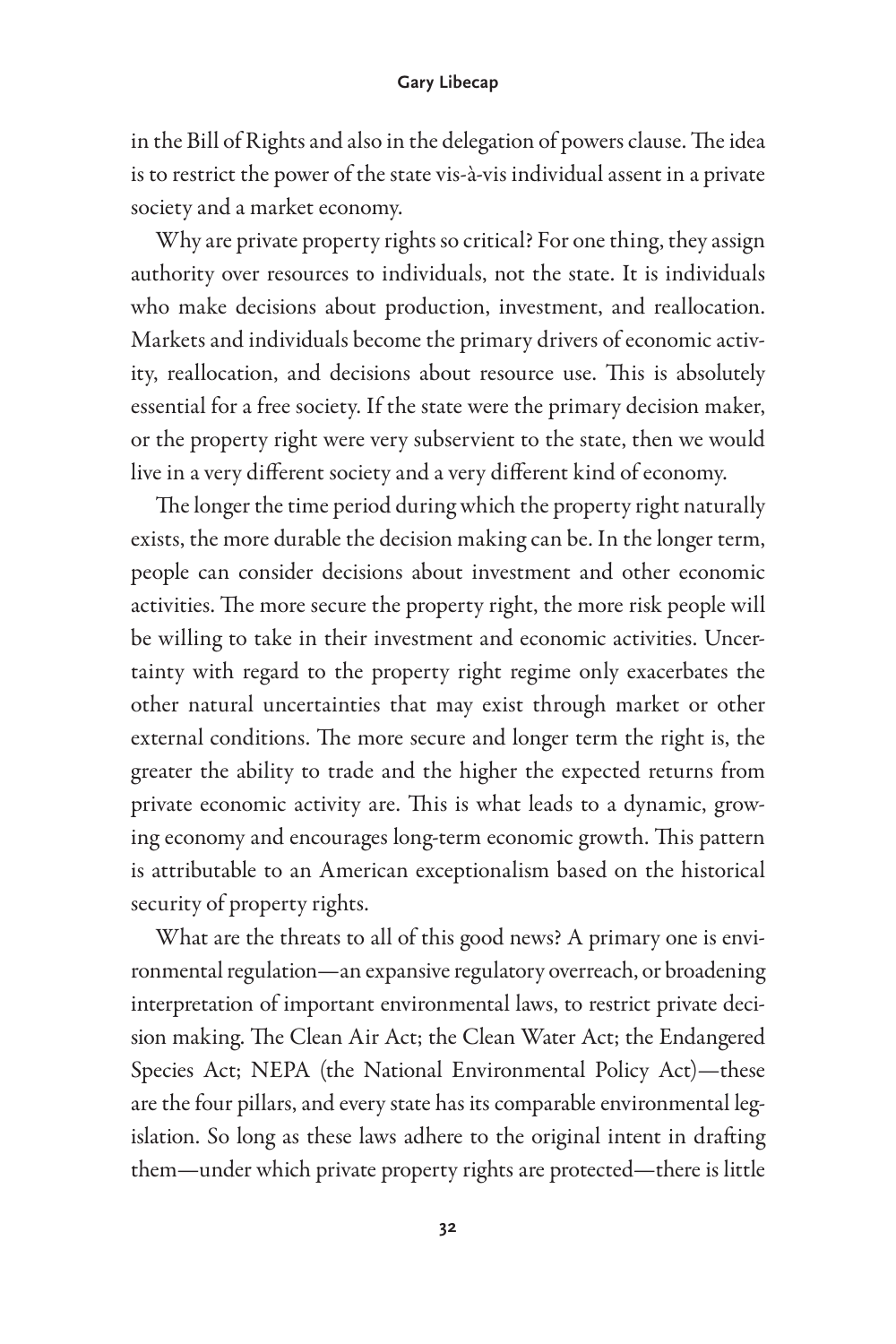to be concerned about in terms of requiring cleaner air or water. But when agencies broaden their interpretation of the law, they become part of the problem.

Where does this occur, for example, in the Clean Water Act, and why is this so difficult for a landowner? One area is in the definition of a navigable stream. Initially, federal law was restricted to navigable waterways, but over time that definition has been stretched so that almost any waterway can be defined or designated as navigable. That means that the federal agencies, under the Clean Water Act, actually might claim authority over them. It is very costly for a landowner to challenge an agency if it makes a ruling to restrict activity in agricultural or urban development, or manufacturing, or any matter, because it is within agencies, and within the administrative process, that rulings are reconsidered. The decks are stacked against landowners, and it becomes prohibitively expensive to challenge rulings.

We also see this overreach in the Clean Air Act, in defining what is a pollutant and what activities constitute significant contributions to air pollution. But perhaps the most egregious is the Endangered Species Act. Nobody wants to see a species become extinct, but there has to be some sort of rational balance. Unfortunately, the Endangered Species Act specifically prohibits cost-benefit analysis. Essentially, the species are assigned infinite value, and costs associated with their protection are not regarded. We have about 1,600 species listed, and only thirty-three out of those have been successfully de- listed. It's very politicized to put a species on a list, and equally politicized to take it off, because all sorts of groups benefit from these measures. The act puts many restrictions on land use in order to protect habitat. This can be counterproductive to protecting a species because landowners know this, so it sometimes is in their interest, frankly, to destroy the creatures. And should they observe this potentially endangered species threatening their own interests, they may be motivated to destroy it before somebody else finds out that it's there, which certainly runs counter to the objective and spirit of the law.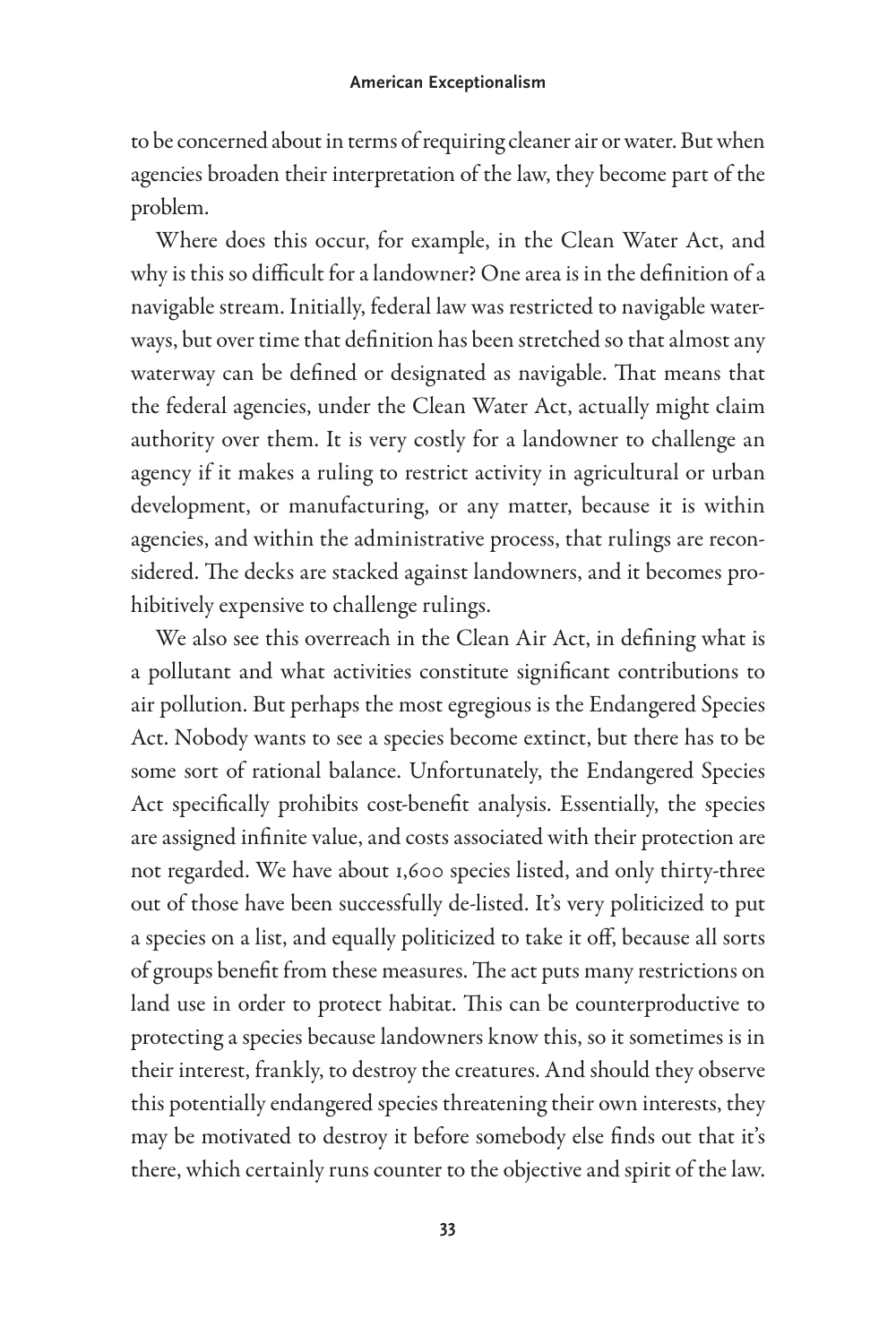## **Gary Libecap**

In this and other matters, what is gradually happening, as compared to the early period of American history, is that the state is becoming increasingly important in terms of monitoring and determining which areas of private decision making are acceptable, a trend that is weakening property rights. This comes from a broader definition of the public's role, or of the public good, in deciding whether private decisions are commensurate with public interest. That is the open door for regulatory "mission creep."

Over time, the American position with regard to the security of property rights has declined. In the early part of this century, the United States was always ranked first; but recently, in some indexes, we're down to forty-first. Today, there are other places, such as Finland and New Zealand, that provide more definite property rights.

Fracking provides an illustration of the problem. It's a very emotional issue where I teach, at the University of California–Santa Barbara, but it sheds light on the role of secure property rights and innovation and on how regulatory restrictions can inhibit beneficial activities.

Fracking is the hydraulic fracturing of subsurface material followed by directional drilling, which allows for a single well to reach a wide area in order to access hydrocarbons. The process propelled the United States from a country that was thought to have been at peak supply—which was going to be a national security problem—to one that is in a far more secure position in terms of the energy it needs to drive prosperity. Fracking reduced greenhouse gas emissions by allowing for cheaper natural gas. In energy production, the lower costs owed to fracking have encouraged the relocation and reinvigoration of manufacturing. Indeed, it has been beneficial on almost every level, not least by adding about \$1,200 in disposable income to the average American pocket and accounting for much of the reduction in carbon dioxide emissions in the United States.

This innovation was exclusively a US activity: the exploration and innovation applied, in new ways, techniques that had been around for a while. Why did that happen in the United States and not elsewhere?